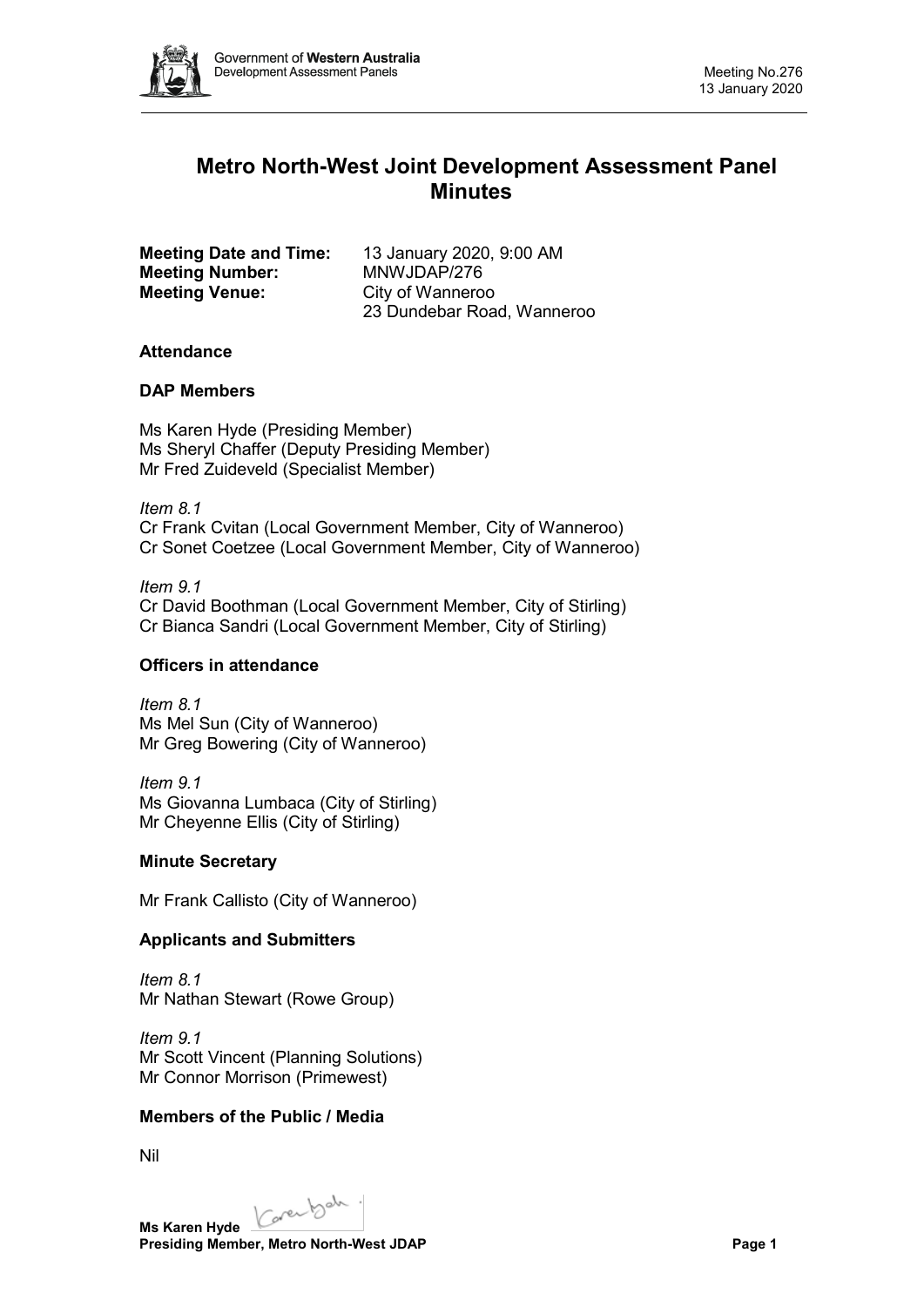

## **1. Declaration of Opening**

The Presiding Member declared the meeting open at 9:00am on 13 January 2020 and acknowledged the traditional owners and paid respect to Elders past and present of the land on which the meeting was being held.

The Presiding Member advised that the meeting is being audio recorded in accordance with Section 5.16 of the DAP Standing Orders 2017 which states *'A person must not use any electronic, visual or audio recording device or instrument to record the proceedings of the DAP meeting unless the Presiding Member has given permission to do so.'* The Presiding Member granted permission for the minute taker to record proceedings for the purpose of the minutes only.

The Presiding Member advised that panel members may refer to technical devices, such as phones and laptops, throughout the meeting to assist them in considering the information before them.

## **2. Apologies**

Nil

## **3. Members on Leave of Absence**

Nil

## **4. Noting of Minutes**

DAP members noted that signed minutes of previous meetings are available on the [DAP website.](https://www.dplh.wa.gov.au/about/development-assessment-panels/daps-agendas-and-minutes)

#### **5. Declaration of Due Consideration**

All members declared that they had duly considered the documents.

### **6. Disclosure of Interests**

DAP Member, Ms Karen Hyde, declared an impartiality interest in item 8.1 as the firm Ms Hyde works for (Taylor Burrell Barnett) drafted Activity Centre Plan No. 90 for the City of Wanneroo. This role has now concluded.

In accordance with section 6.2 and 6.3 of the DAP Standing Orders 2017, the Deputy Presiding Member determined that the member listed above, who had disclosed an impartiality interest, was permitted to participate in the discussion and voting on the item.

Karenbah. **Ms Karen Hyde Presiding Member, Metro North-West JDAP Page 2**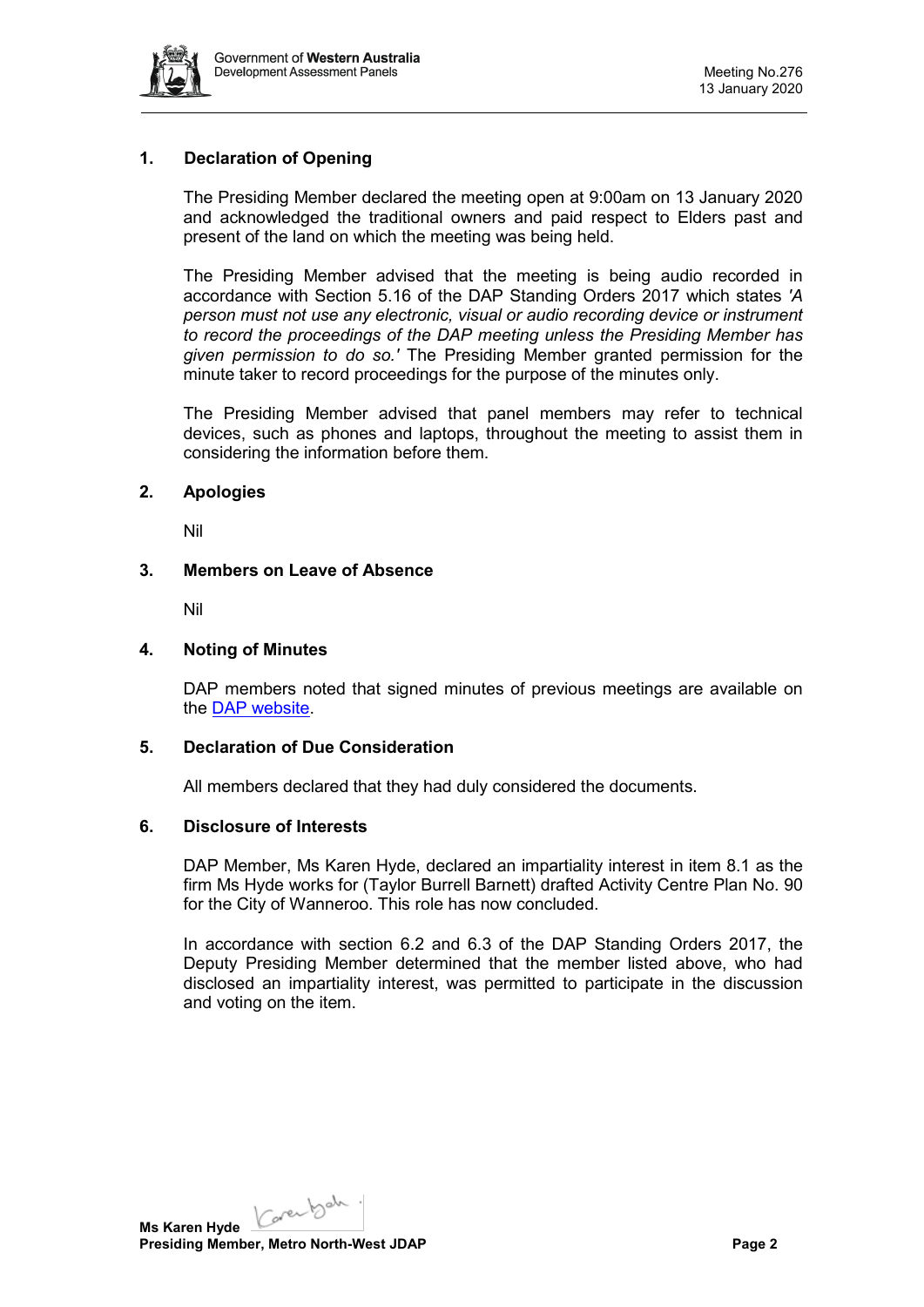

## **7. Deputations and Presentations**

- **7.1** Mr Nathan Stewart (Rowe Group) addressed the DAP in support of the application at Item 8.1 and responded to questions from the panel.
- **7.2** City of Wanneroo officers addressed the DAP in relation to the application at Item 8.1 and responded to questions from the panel.

*The presentation at Item 7.1- 7.2 was heard prior to the application at Item 8.1.* 

- **7.3** Mr Scott Vincent (Planning Solutions) addressed the DAP in support of the application at Item 9.1.
- **7.4** City of Stirling Officers addressed the DAP in relation to the application at Item 9.1.

*The presentations at Items 7.3 - 7.4 were heard prior to the application at Item 9.1.*

### **PROCEDURAL MOTION**

**Moved by: Ms Karen Hyde <b>Seconded by:** Cr Frank Cvitan

That the application at Item 9.1a & 9.1b be heard prior to the application at Item 8.1.

#### **The Procedural Motion was put and CARRIED UNANIMOUSLY.**

**REASON:** The panel members deemed it appropriate to allow the extension of time application at Item 9.1 to be determined prior to the new application at Item 8.1.

#### **8. Form 1 – Responsible Authority Reports – DAP Application**

**8.1** Property Location: Lot 1000 (950) Wanneroo Road, Wanneroo Development Description: Child Care Centre Applicant: Rowe Group Owner: Bieson Pty Ltd Responsible Authority: City of Wanneroo DAP File No: DAP/19/01681

Karenbah. **Ms Karen Hyde Presiding Member, Metro North-West JDAP Page 3**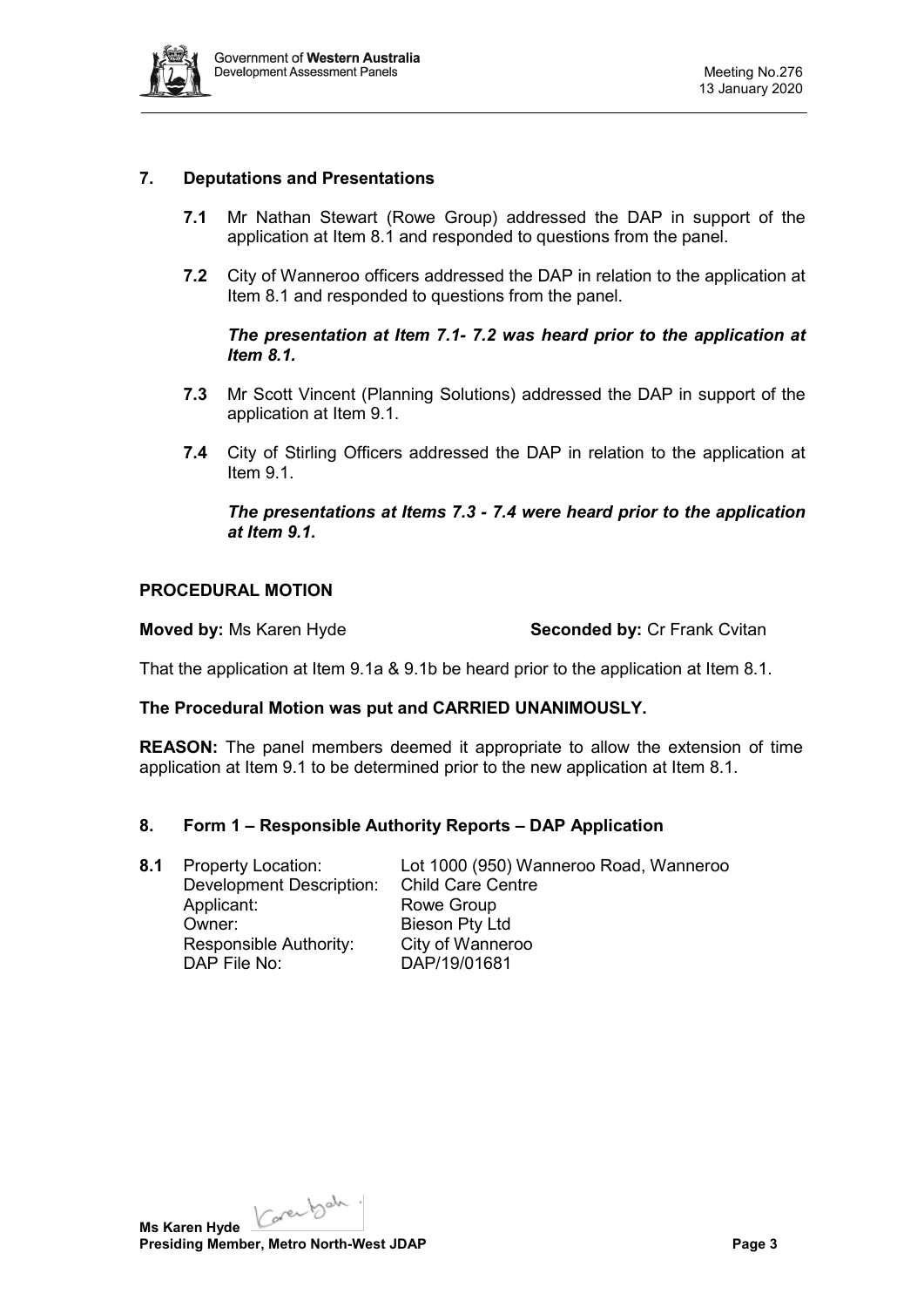

## **REPORT RECOMMENDATION**

**Moved by: Cr Frank Cvitan <b>Seconded by:** Cr Sonet Coetzee

That the Metro North-West JDAP resolves to:

1. **Refuse** DAP Application reference DAP/19/01681 and accompanying plans included in **Attachment 2** in accordance with Clause 68 of the *Planning and Development (Local Planning Schemes) Regulations 2015*, the provisions of the City's District Planning Scheme No. 2 and the Metropolitan Region Scheme, for the following reasons:

## **Reasons**

- 1. The proposal does not provide a built form, siting and design outcome that is consistent with the desired character, streetscape, scale, and urban form along Wanneroo Road which is contrary to the objectives and provisions of Local Planning Policy 5.2 Wanneroo Town Centre.
- 2. The proposed built form and siting of proposal does not achieve intended character of the Wanneroo Town Centre with a continuous façade along Wanneroo Road, street activation and development intensity that is appropriate for Wanneroo Road which has been identified as key priority being the primary view line into the town centre. Therefore, this proposal does not satisfy the objectives and provisions within Draft Wanneroo Town Centre Activity Centre Plan No. 90 and is contrary to Clause 67(b) of the Deemed Provisions of the *Planning and Development (Local Planning Schemes) Regulations 2015*.
- 3. The proposed built form does not achieve the scale and intensity required to screen the existing shopping centre and provide activity and building orientation to adjoining streets. This is contrary to the objectives and provisions within Agreed Structure Plan No. 23 Wanneroo Town Centre.
- 4. The proposed built form and design is incompatible in its setting and does not achieve the character appropriate within the Wanneroo Town Centre by way of height, bulk, scale, orientation and appearance of the development. This is contrary to Clause 67 (m), and Clause 67 (n) of the Deemed Provisions of the *Planning and Development (Local Planning Schemes) Regulations 2015*.
- 5. The proposal does not sufficiently address the recommendations outlined by the Design Review Panel and therefore is contrary to Clause 67(b) of the Deemed Provisions of the *Planning and Development (Local Planning Schemes) Regulations 2015*.
- 6. The provided acoustic report prepared by Wood and Grieve Engineers dated 11 October 2019 does not satisfy the provisions outlined in State Planning Policy 5.4 Road and Rail Transport Noise and Freight Considerations in Land Use Planning and is not supported by Main Roads Western Australia. This is contrary to Clause 67(f) and Clause 67(za) of the Deemed Provisions of the *Planning and Development (Local Planning Schemes) Regulations 2015*.

## **The Report Recommendation was put and LOST UNANIMOUSLY (0/5).**

Karenbah. **Ms Karen Hyde Presiding Member, Metro North-West JDAP Page 4 Page 4**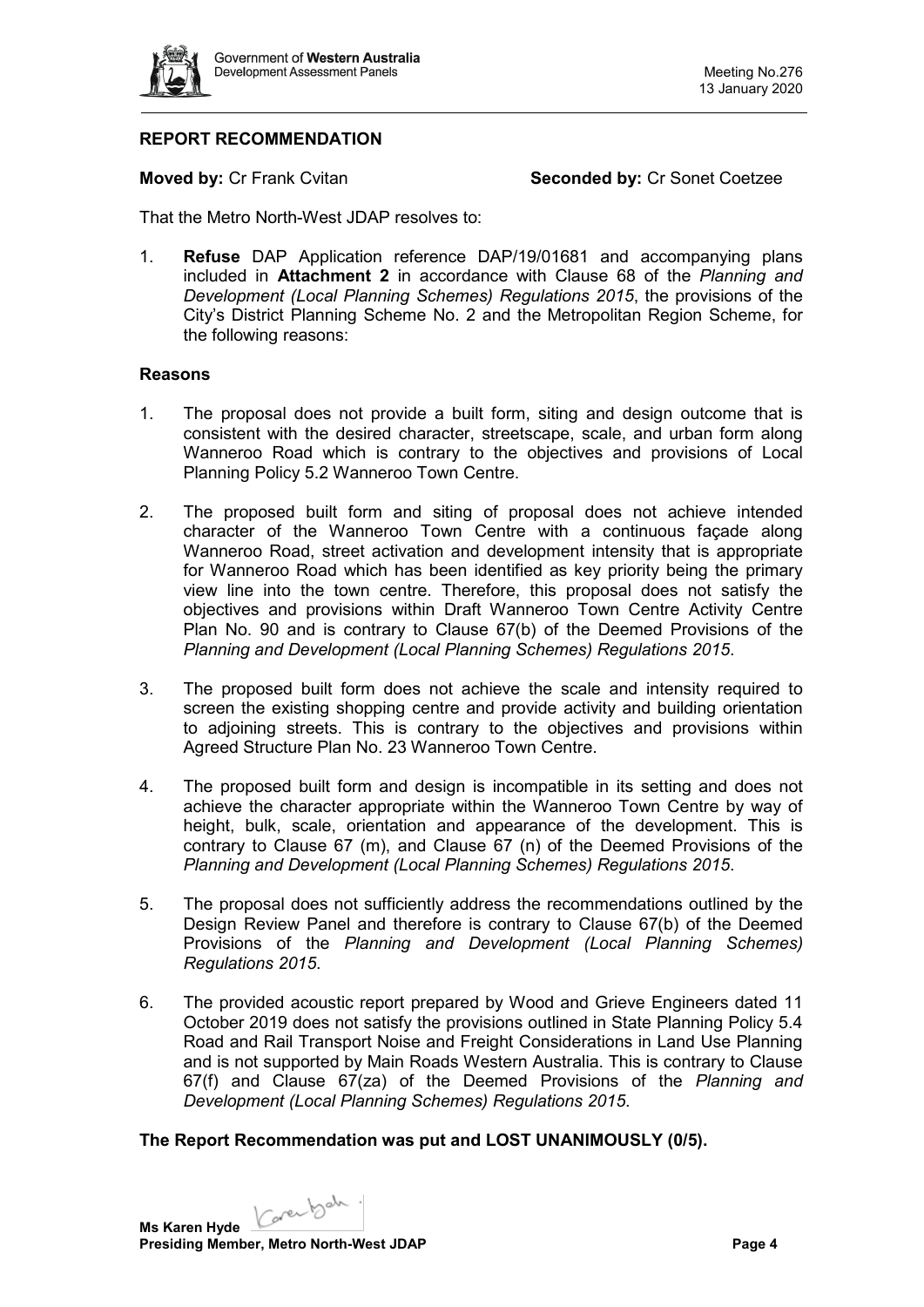

## **PROCEDURAL MOTION**

**Moved by:** Ms Karen Hyde **Seconded by:** Ms Sheryl Chaffer

That the consideration of DAP Application DAP/19/01681 be deferred until 21 February 2020, in accordance with section 5.10.1a of the DAP Standing Orders 2017, for the following reasons:

• To allow the applicant in collaboration with the City to consider the built form, siting, street engagement and design quality including but not limited to bulk and scale, street activation, the continuous facade and to prepare an updated acoustic report and seek Main Roads comments on the report.

#### **The Procedural Motion was put and CARRIED UNANIMOUSLY.**

**REASON:** To allow the applicant to address the design issues of the proposal as discussed by the City's Design Review Panel and Planning Officers to achieve a positive outcome.

### **9. Form 2 – Responsible Authority Reports – Amending or cancelling DAP development approval**

| 9.1a Property Location:         | Lots 25 (384), 26 (380), and 27 (384A) Scarborough |
|---------------------------------|----------------------------------------------------|
|                                 | Beach Road, Innaloo                                |
| <b>Development Description:</b> | Modifications and Expansion to Existing Warehouse  |
|                                 | Development                                        |
| <b>Proposed Amendments:</b>     | Form 2.1 - Extension of Time                       |
| Applicant:                      | <b>Planning Solutions</b>                          |
| Owner:                          | Primewest Pty Ltd John Bond                        |
| Responsible Authority:          | City of Stirling                                   |
| DAP File No:                    | DAP/17/01243                                       |
|                                 |                                                    |

#### **REPORT RECOMMENDATION**

**Moved by:** Cr David Boothman **Seconded by:** Ms Karen Hyde

That the Metro North-West JDAP resolves to:

- 1. **Accept** that the DAP Application reference DAP/17/01243 as detailed on the DAP Form 2 dated 4 October 2019 is appropriate for consideration in accordance with regulation 17 of the *Planning and Development (Development Assessment Panels) Regulations 2011*;
- 2. **Approve** the DAP Application reference DAP/17/01243 as detailed on the DAP Form 2 dated 9 October 2019 and accompanying plans (Attachment 1) in accordance with Clause 68 of Schedule 2 (Deemed Provisions) of the *Planning and Development (Local Planning Schemes) Regulations 2015* and the provisions of the City of Stirling Local Planning Scheme No.3 for the proposed Extension of Time to the Term of Approval of the Additions and Alterations to the Existing Hardware Showroom at Lot 25, House Number 384 Scarborough Beach Road, Innaloo, Lot 26, House Number 280 Scarborough Beach Road, Innaloo and Lot 27, House Number 384A Scarborough Beach Road, Innaloo, subject to the following conditions:

Karenbah. **Ms Karen Hyde**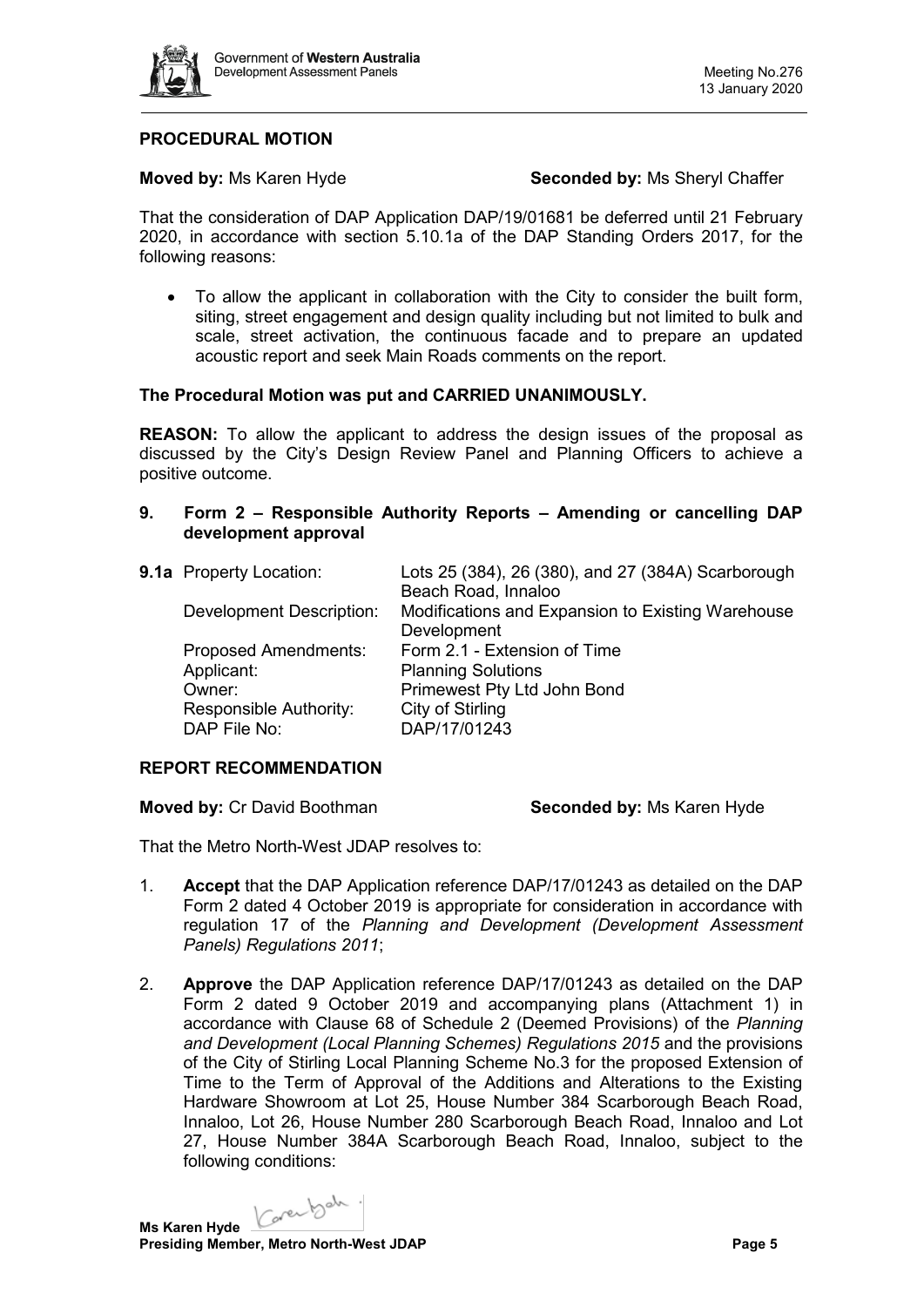

## **New Condition**

20. The Significant tree located south of the northernmost vehicle access point of Odin Road and the Significant tree located to the south of the 12 bay row of car parking on the western side of Lot 26 shall be retained and protected on site during construction works and maintained for the duration of the development to the satisfaction of the City.

### **Remaining Conditions and Advice Notes**

i. All other conditions and requirements detailed on the previous approval dated 27 September 2017 shall remain unless altered by this application.

## **AMENDING MOTION 1**

*The following amendments were made en bloc:*

#### **Moved by:** Ms Karen Hyde **Seconded by:** Cr David Boothman

(i) That the preamble be amended to read as follows:

*Approve the DAP Application reference DAP/17/01243 as detailed on the DAP Form 2 dated 9 October 2019 and accompanying plans (Attachment 1) in accordance with Clause 68 of Schedule 2 (Deemed Provisions) of the Planning and Development (Local Planning Schemes) Regulations 2015 and the provisions of the City of Stirling Local Planning Scheme No.3 for the proposed Extension of Time to the Term of Approval of the Additions and Alterations to the Existing Hardware Showroom at Lot 25, House Number 384 Scarborough Beach Road, Innaloo, Lot 26, House Number 280 Scarborough Beach Road, Innaloo and Lot 27, House Number 384A Scarborough Beach Road, Innaloo, for a further four years subject to the following conditions:*

**REASON:** To ensure the extension of time is referred to in the preamble.

(ii) That the new condition 20 be renumbered to condition 19 to correctly reflect the continuation of numbering.

**REASON:** To correct an error in the numbering of the new condition

(iii) That a new advice note i. be added to read as follows and all remaining advice notes be renumbered starting at roman numeral ii:

*If the development has not substantially commenced by 27 September 2023 this approval shall no longer be valid. Notwithstanding, if a further application is made under regulation 17 of the Planning and Development (Development Assessment Panels) Regulations 2011, the responsible authority will assess any new application under the operative planning framework at that point in time.* 

**REASON:** To ensure that the applicant is provided with appropriate advice regarding the validity of the extended approval and the requirement for substantial commencement within the approval timeframe.

## **The Amending Motion was put and CARRIED UNANIMOUSLY**

Karenbah. **Ms Karen Hyde**

**Presiding Member, Metro North-West JDAP Page 6 Page 6**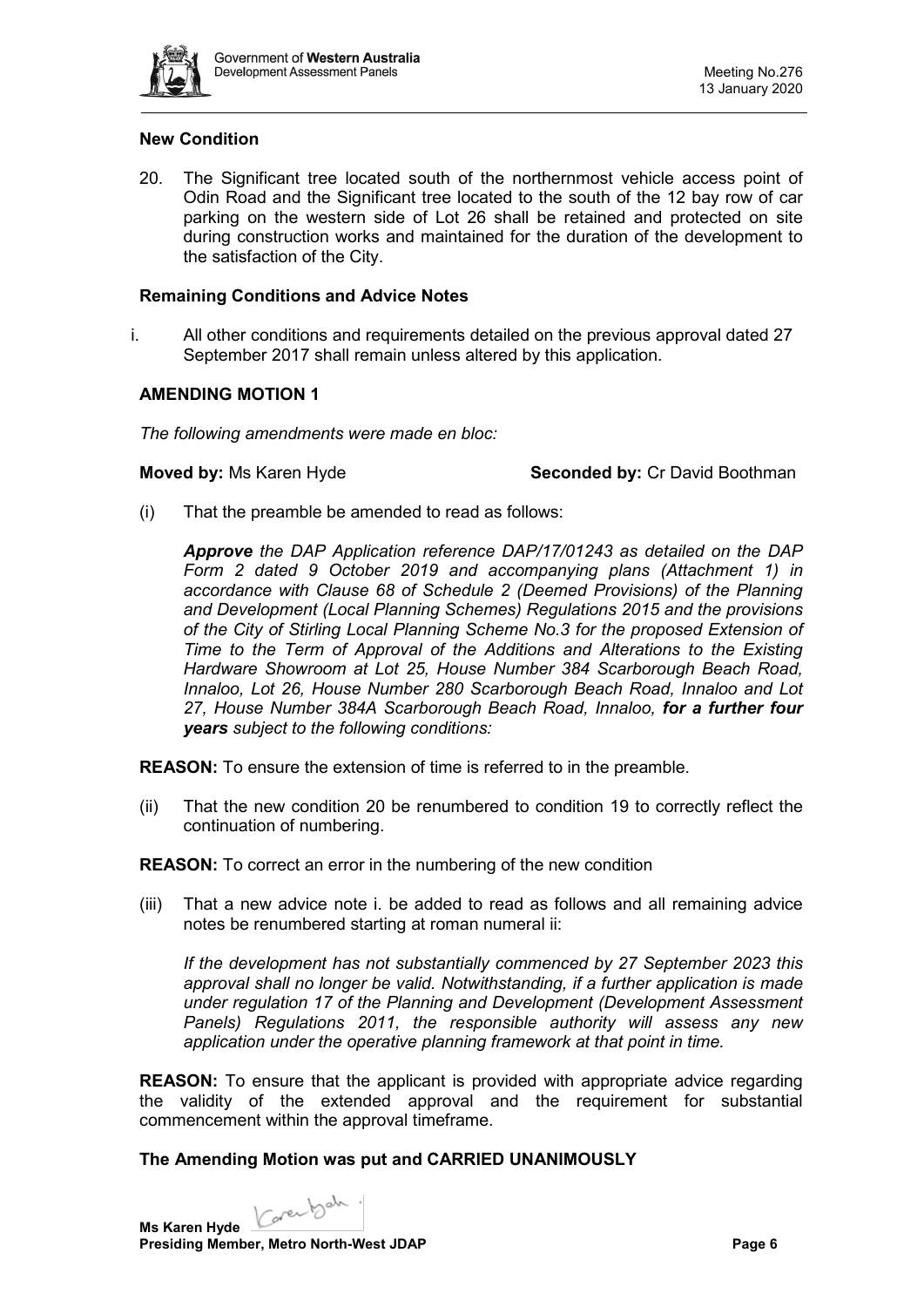

## **REPORT RECOMMENDATION (AS AMENDED)**

That the Metro North-West JDAP resolves to:

- 1. **Accept** that the DAP Application reference DAP/17/01243 as detailed on the DAP Form 2 dated 4 October 2019 is appropriate for consideration in accordance with regulation 17 of the *Planning and Development (Development Assessment Panels) Regulations 2011*;
- 2. **Approve** the DAP Application reference DAP/17/01243 as detailed on the DAP Form 2 dated 9 October 2019 and accompanying plans (Attachment 1) in accordance with Clause 68 of Schedule 2 (Deemed Provisions) of the *Planning and Development (Local Planning Schemes) Regulations 2015* and the provisions of the City of Stirling Local Planning Scheme No.3 for the proposed Extension of Time to the Term of Approval of the Additions and Alterations to the Existing Hardware Showroom at Lot 25, House Number 384 Scarborough Beach Road, Innaloo, Lot 26, House Number 280 Scarborough Beach Road, Innaloo and Lot 27, House Number 384A Scarborough Beach Road, Innaloo, for a further four years subject to the following conditions:

#### **New Condition**

19. The Significant tree located south of the northernmost vehicle access point of Odin Road and the Significant tree located to the south of the 12 bay row of car parking on the western side of Lot 26 shall be retained and protected on site during construction works and maintained for the duration of the development to the satisfaction of the City.

#### **Remaining Conditions and Advice Notes**

- i. If the development has not substantially commenced by 27 September 2023 this approval shall no longer be valid. Notwithstanding, if a further application is made under regulation 17 of the *Planning and Development (Development Assessment Panels) Regulations 2011*, the responsible authority will assess any new application under the operative planning framework at that point in time.
- ii. All other conditions and requirements detailed on the previous approval dated 27 September 2017 shall remain unless altered by this application.

#### **The Report Recommendation (as amended) was put and CARRIED UNANIMOUSLY**

**REASON:** In accordance with details contained in the Responsible Authority Report and Amending Motion.

Karenbah. **Ms Karen Hyde Presiding Member, Metro North-West JDAP Page 7 Page 7**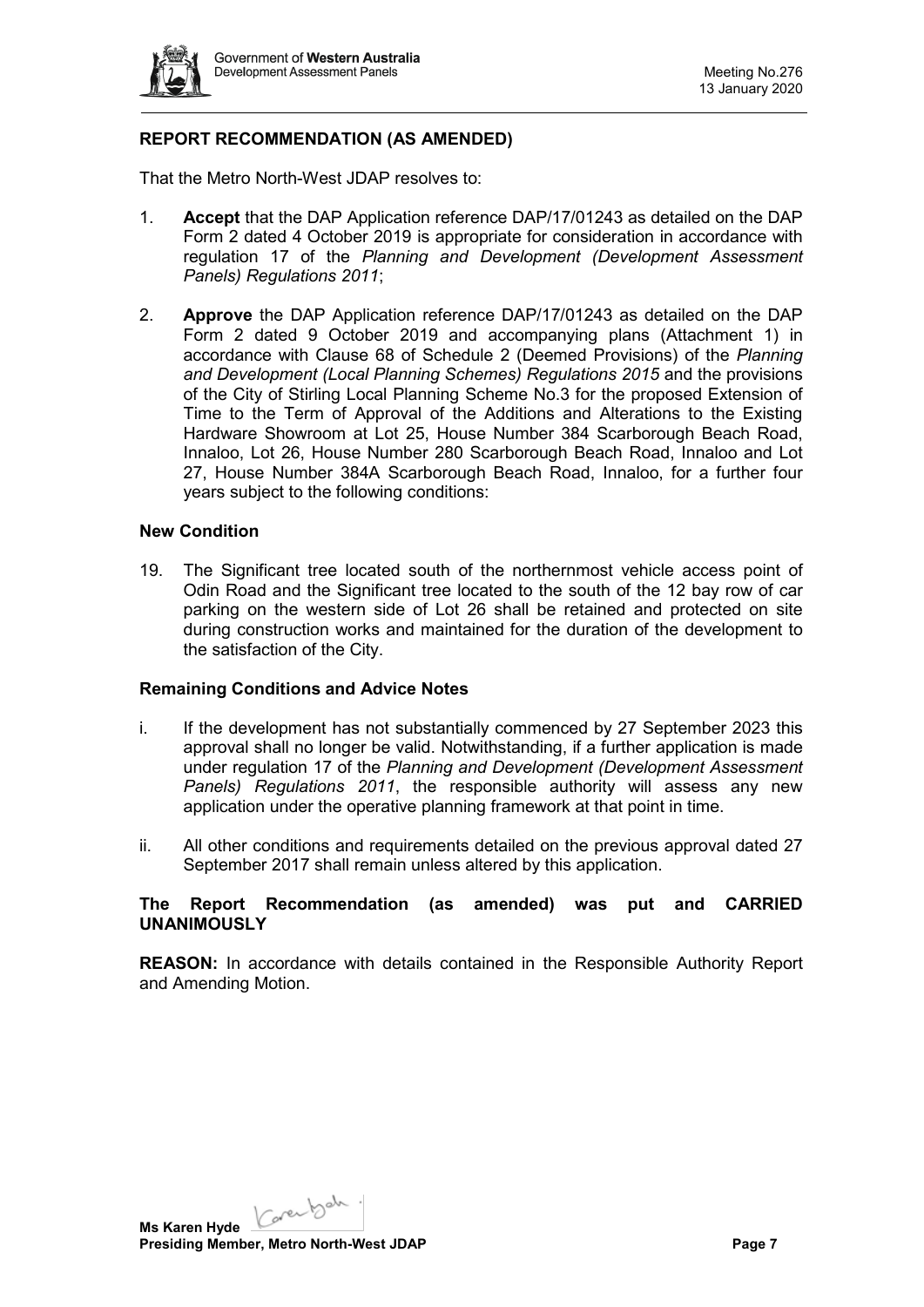

| 9.1b Property Location:         | Lots 25 (384), 26 (380), and 27 (384A) Scarborough<br>Beach Road, Innaloo |
|---------------------------------|---------------------------------------------------------------------------|
| <b>Development Description:</b> | Modifications and Expansion to Existing Warehouse                         |
|                                 | Development                                                               |
| Applicant:                      | Form 2.1 - Extension of Time                                              |
| Owner:                          | <b>Planning Solutions</b>                                                 |
| Responsible Authority:          | Primewest Pty Ltd John Bond                                               |
| DAP File No:                    | Western Australian Planning Commission                                    |
|                                 | DAP/17/01243                                                              |

## **REPORT RECOMMENDATION**

#### **Moved by:** Cr David Boothman **Seconded by:** Cr Bianca Sandri

That the Metro North-West Joint Development Assessment Panel resolves to:

- 1. **Accept** that DAP application reference DAP/17/01243 as detailed on the DAP Form 2 date stamped 04 October 2019 by the Department of Planning, Lands and Heritage, on behalf of the Western Australian Planning Commission, is appropriate for consideration in accordance with regulation 17 of the *Planning and Development (Development Assessment Panels) Regulations 2011*; and
- 2. **Approve** DAP application reference DAP/17/01243 as detailed on the DAP Form 2 date stamped 04 October 2019 by the Department of Planning, Lands and Heritage on behalf of the Western Australian Planning Commission, in accordance with Clause 30(1) of the *Metropolitan Region Scheme,* subject to the amended condition set out below.

#### **Amended Conditions**

Condition 2 of the Part B - Metropolitan Region Scheme approval is amended as follows:

*2. The development approval is valid until the 2 October 2023. If the subject development is not substantially commenced by this date, the approval shall lapse and be of no further effect.*

#### **Advice Note**

All other conditions and requirements detailed on the previous approval dated 02 October 2017 remain unchanged.

#### **AMENDING MOTION 1**

**Moved by: Ms Karen Hyde <b>Seconded by:** Cr Bianca Sandri

That condition 2 be amended to read as follows:

*The development approval is valid until the 2 October 2023 27 September 2023. If the subject development is not substantially commenced by this date, the approval shall lapse and be of no further effect.*

Ms Karen Hyde <u>Carenbald</u>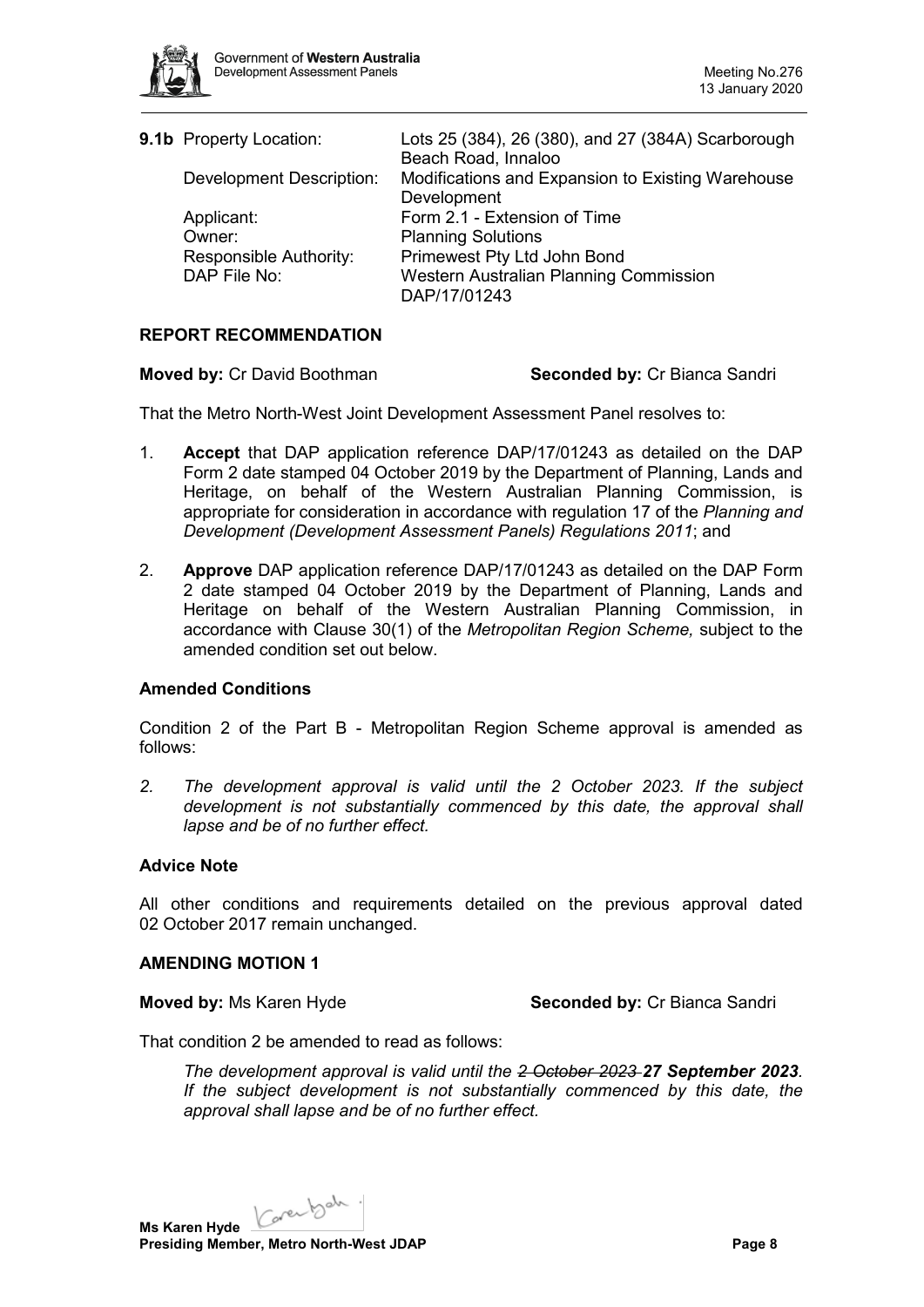

**REASON:** To ensure the dates of the development approval are consistent and aligned.

## **The Amending Motion was put and CARRIED UNANIMOUSLY.**

## **REPORT RECOMMENDATION (AS AMENDED)**

That the Metro North-West Joint Development Assessment Panel resolves to:

- 1. **Accept** that DAP application reference DAP/17/01243 as detailed on the DAP Form 2 date stamped 04 October 2019 by the Department of Planning, Lands and Heritage, on behalf of the Western Australian Planning Commission, is appropriate for consideration in accordance with regulation 17 of the *Planning and Development (Development Assessment Panels) Regulations 2011*; and
- 2. **Approve** DAP application reference DAP/17/01243 as detailed on the DAP Form 2 date stamped 04 October 2019 by the Department of Planning, Lands and Heritage on behalf of the Western Australian Planning Commission, in accordance with Clause 30(1) of the *Metropolitan Region Scheme,* subject to the amended condition set out below.

### **Amended Conditions**

Condition 2 of the Part B - Metropolitan Region Scheme approval is amended as follows:

*2.* The development approval is valid until the 27 September 2023. If the subject development is not substantially commenced by this date, the approval shall lapse and be of no further effect.

#### **Advice Note**

All other conditions and requirements detailed on the previous approval dated 02 October 2017 remain unchanged.

## **The Report Recommendation (as amended) was put and CARRIED UNANIMOUSLY.**

**REASON:** In accordance with details contained in the Responsible Authority Report and Amending Motion.

#### **10. Appeals to the State Administrative Tribunal**

The Presiding Member noted the following State Administrative Tribunal Application -

| <b>Current Applications</b> |                              |                                                                          |  |  |  |
|-----------------------------|------------------------------|--------------------------------------------------------------------------|--|--|--|
| <b>LG Name</b>              | <b>Property Location</b>     | <b>Application Description</b>                                           |  |  |  |
| City of                     |                              | Lot 104 & 105 (8 & 10) Brechin $\vert$ 3 Levels, 16 Apartments, Multiple |  |  |  |
| Joondalup                   | Court, Duncraig              | <b>Dwellings</b>                                                         |  |  |  |
| City of Stirling            | Lot 101 (191) Balcatta Road, | <b>Extension to the Existing</b>                                         |  |  |  |
|                             | <b>Balcatta</b>              | <b>Bunnings Warehouse</b>                                                |  |  |  |

Karenbah. **Ms Karen Hyde Presiding Member, Metro North-West JDAP Page 9**